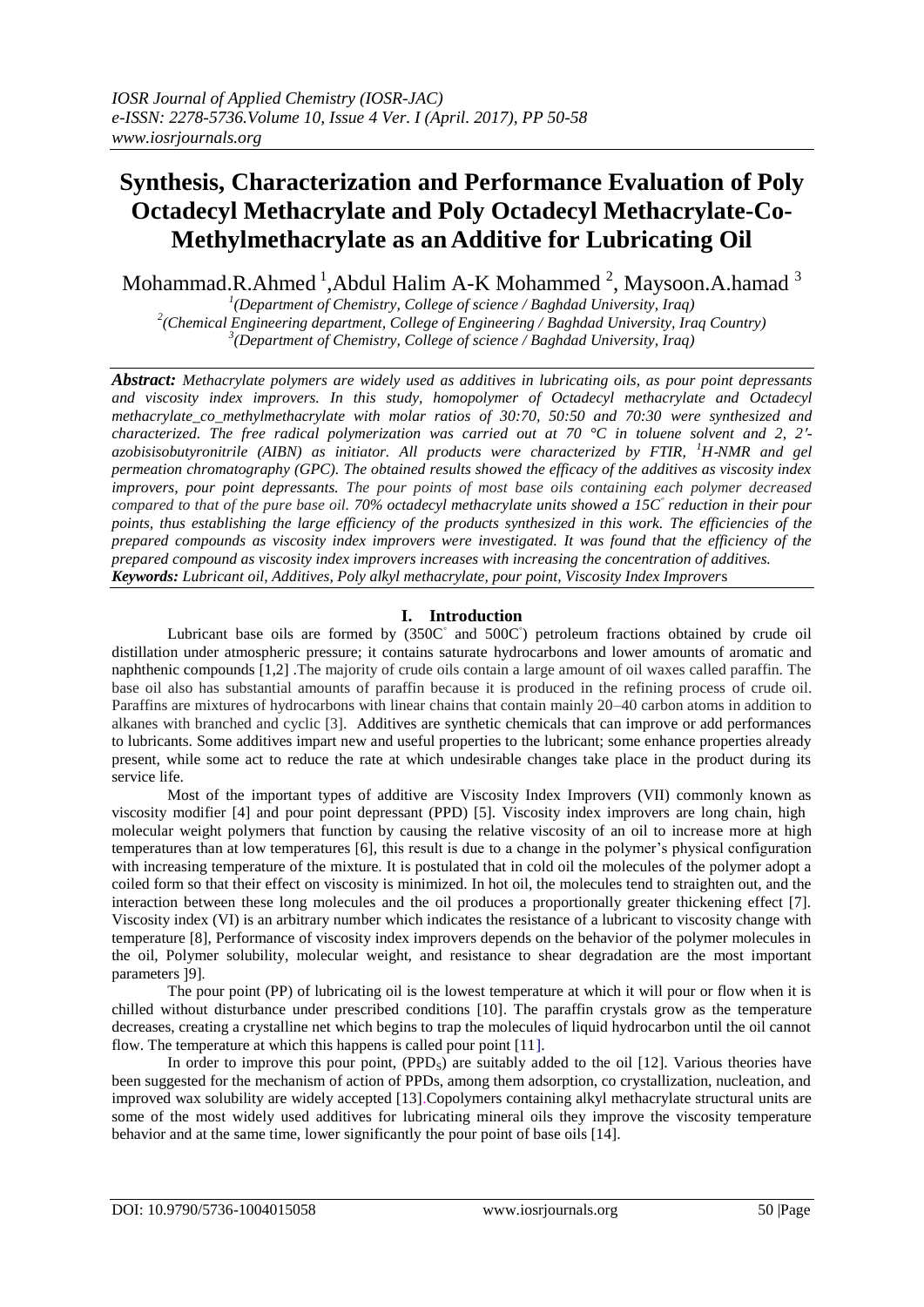## **II. Materials And Methods**

## **2.1 Instruments**.

- 1. The FTIR spectra in the range (4000–400) cm-1 were recorded on a Shimadzu FTIR-8400S Spectrophotometer as KBr disc.
- 2. 1HNMR spectrum (solvent DMSO) was recorded on a 300 MHz spectrometer with TMS as internal standard in chemistry department, Al-Albayat University, Jordan.
- 3. The molecular weights of the prepared compounds were determined by using gel permeation chromatography (GPC; Waters 600 E). polystyrene calibration in HPLC grade THF (0.4% w/v) at 40c°.
- 4. Rotary evaporator Yamato RE 510 was used for evaporating solutions.

## **2.2 Materials.**

Octadecanol alcohol was purchased from Aldrich. MMA was used in the synthesis of the methacrylate monomer and polymethacrylate polymer, it was purchased from Aldrich and It was washed several times with an aqueous solution of NaOH (5% m/V) then washed by distilled water. It was dried with anhydrous magnesium sulfate and distilled. Sulfuric acid and hydroquinone were also purchased from Aldrich and were used as the catalyst and inhibitor, respectively, in the synthesis of the methacrylate monomers. a,a-0-Azobisisobutyronitrile (AIBN) was the initiator and was purchased from Aldrich . The base oil was obtained from Midland Refineries Company .The properties of base lubricating oil (60 stocks) were listed in Table 1.

### **2. 3 Synthesis of the Octadecyl methacrylate monomer (ODMA).**

Octadecyl methacrylate monomer was prepared by the esterification of MMA with Octadecayl alcohol in the presence of sulfuric acid as the catalyst and hydroquinone as the inhibitor. Octadecanol and MMA were added (1: 2 molar ratio) in addition to sulfuric acid (0.5 mol %) and hydroquinone (3 wt % compared with MMA) in a round flask connected to a cooling condenser and fitted in a controlled heating mantle. These materials were heated to 90C<sup>o</sup> for 18 h with constant stirring to react with each other. Afterward, the unreacted MMA was removed from the product under reduced pressure through a gradual increase in the temperature until distillation was complete. The synthesized product was purified to remove the unreacted octadecanol and hydroquinone. The purification process were Performed by pouring the product into an excess volume of methanol, which was about two times as much as the synthesized product, and separating the product from the methanol. The desired monomer, octadecyl methacrylate (ODMA), was obtained through this procedure.

## **2.4 Preparation of homopolymer of Octadecyl methacrylate (PODMA).**

Homopolymer of Octadedecyl methacrylate (PODMA) was prepared by free-radical polymerization of the synthesized monomer. The polymerization was carried out in a two-necked round flask equipped with a cooling condenser, controlled heating mantle, and inlet for nitrogen gas. In the flask, desired mass of Octadedecyl methacrylate (ODMA) in toluene and the initiator AIBN (1 mol %) was placed. The reaction was carried out at  $70C<sup>o</sup>$  for 5 h under constant stirring and a nitrogen atmosphere. After completion of the reaction, the reaction mixture was poured into cold methanol with stirring to terminate the polymerization and precipitate the polymer. The polymer was further purified by repeated precipitation of its chloroform solution by methanol followed by drying under vacuum at  $70C<sup>o</sup>$  until the weight was constant.

#### **2.5 Preparation of Poly Octadecyl methacrylate-co-methylmethacrylate (PODMMA).**

The polymer was prepared by free-radical polymerization of the synthesized monomer ODMA with MMA. ODMA and MMA in toluene were added (at a 7: 3 molar ratio) to a three-necked round flask equipped with a cooling condenser, controlled heating mantle, and inlet for nitrogen gas. AIBN (1 mol %) was used as the initiator. The reaction was carried out at  $70C<sup>o</sup>$  for 5 h under constant stirring and a nitrogen atmosphere. After completion of the reaction, the toluene was distilled off under reduced pressure. The remaining product was purified in chloroform/ methanol and vacuum-dried at 70C<sup>o</sup> until the weight was constant. Poly (octadecyl methacrylate-co-methylmethacrylate) (PODMMA) was obtained through this procedure. The different kinds of PODMMA were also obtained by the reaction of ODMA and MMA at 5: 5 and 3: 7 molar ratios.

#### **2.6 Measurements.**

#### **2.6.1 Spectroscopic measurements.**

Spectroscopic IR spectra were recorded on a Shimudzu FT-IR 8400s spectrometer using 0.1 mm KBr cells at room temperature within the wave number range 400 to 4000 cm-1. HNMR spectra were recorded in Brucker Avance 300 MHz FT-NMR spectrometer.DMSO was used as solvent and TMS as reference material. Gel Permeation Chromatography (GPC; Waters 600 E). Polystyrene calibration in HPLC grade THF (0.4% w/v) at 40c◦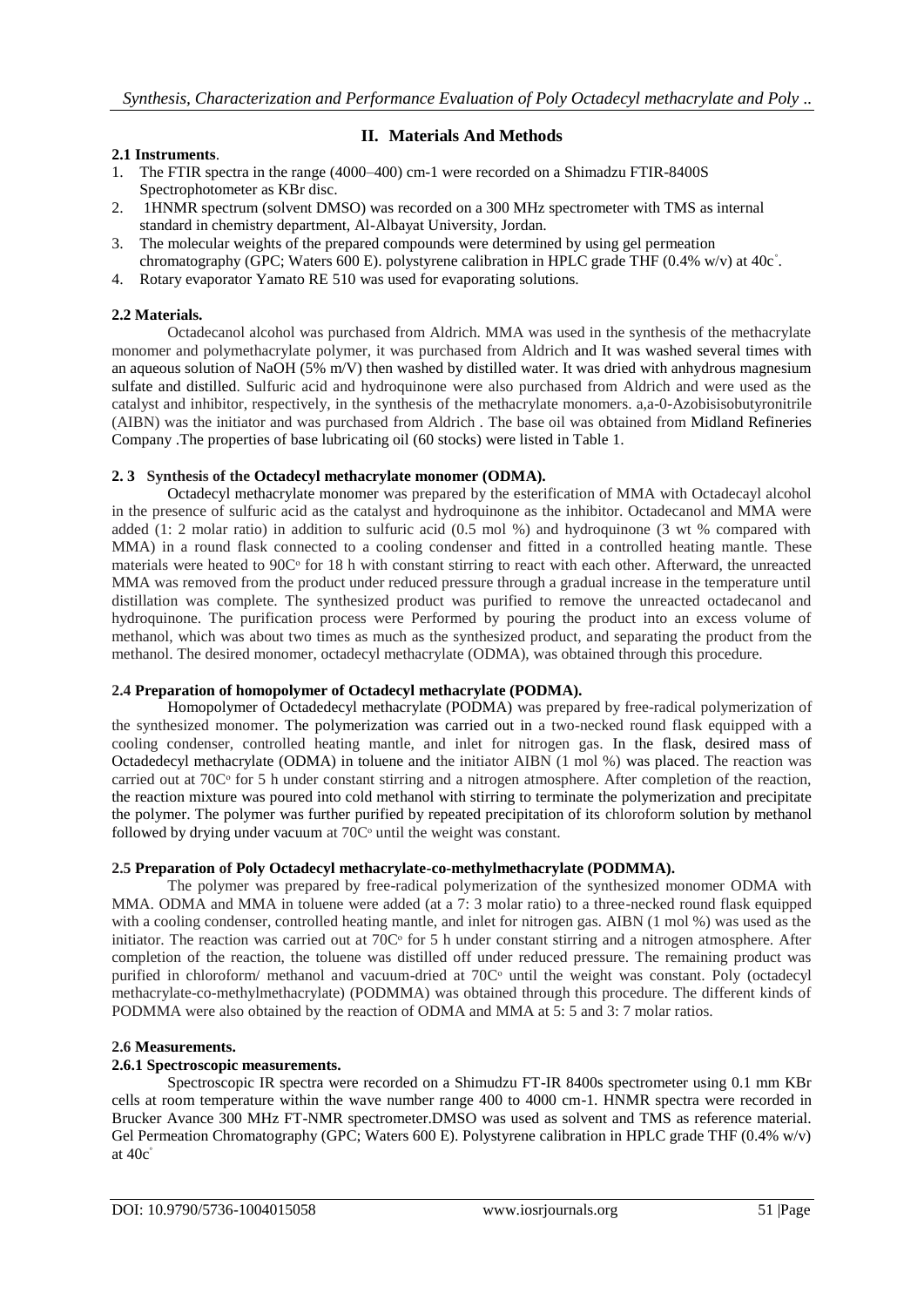#### **2.6.2 Evaluation of PPD properties of the additives in lube oil.**

 The synthesized polymers were evaluated as PPDs with the base oil through pour point tests according to the ASTM D 97-93 standard method. The effect of additive concentration on pour point was investigated by using different doping concentrations. The experimental data were noted by taking an average of three experimental results under identical conditions, and the mixtures were heated at  $60C<sup>o</sup>$  for 30 mints to dissolve the polymers in the base oil. The prepared samples were maintained at  $40C<sup>o</sup>$  for a given time and were then placed into testing vials. They were cooled in a cooling bath, and the temperature was dropped by  $1C<sup>o</sup>$  up to the pour point.

#### **2.6.3 Evaluation of the prepared additives as Viscosity Index Improver in lube oil.**

 The various blends were prepared by using one type of lubricating oil. Viscosities and the viscosity index (VI) of this oil were calculated according to ASTM D2270-10. The kinematic viscosity of the oil containing the tested polymer was determined at (40◦C and 100◦C). Different concentrations between (0.25 to 3 wt%) were used to study the effect of concentration on VI of the additive-doped lube oil. All of the experimental data as mentioned above were noted by taking an average of three experimental results under identical conditions.

#### **III. Results And Discussion**

#### **3.1 Synthesis**

#### **3.1.1 Synthesis of the Octadecyl methacrylate monomer (ODMA).**

 The synthesis of octadecyl methacrylate (ODMA) was performed following an experimental procedure previously studied by Ce´sar-Oliveira [15], according to which the product was obtained using a large excess of MMA and of hydroquinone, in order to avoid the polymerization of the monomers. Fundamental to this process was the distillation of the reaction sub-products, concurrently with the formation of the desired product. The purification of ODMA is a complex process due to the similarity in solubility between ODMA and octadecyl alcohol. However, the octadecyl alcohol presents solubility in methanol slightly greater than the solubility of the monomer, allowing the removal of fatty alcohol. Due to the low melting point of ODMA, the purification was more efficient when the molten product was submitted to various extractions with small portions of methanol to remove the inhibitor and the octadecyl alcohol which did not react. Different reactions were performed, and a pure product, a waxy yellow solid, was obtained with global yield of up to 80%. Equation 1





#### **3.1.2 Synthesis of Poly Octadecyl methacrylate (PODMA)**

 The polymerization reaction was performed to produce the poly octadecyl methacrylate (PODMA) polymerization reaction was performed via free-radical reaction in the toluene solvent. After copolymerization for 5 h, the highly viscous liquid dissolved in toluene. The toluene was removed under a reduced pressure, and the product was purified. Because the product was very viscous and solidified at room temperature, it was first dissolved in chloroform. Various purification steps were then performed to achieve a highly purified product. Equation 2



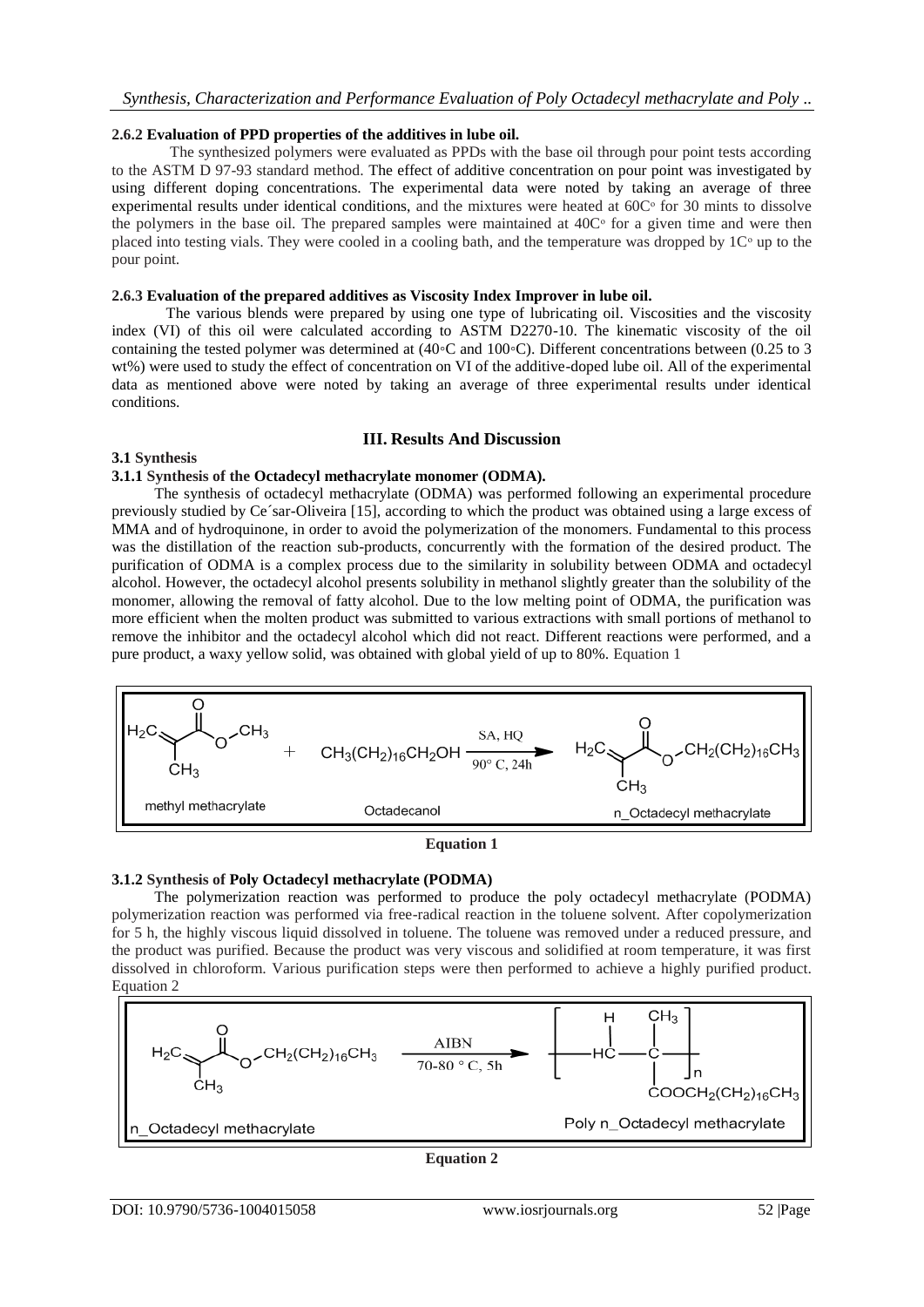#### **3.1.3 Synthesis of Poly Octadecyl methacrylate-co-methylmethacrylate (PODMMA)**

The copolymerization reaction was performed to produce the poly (octadecyl methacrylate- co-methyl methacrylate) (PODMMA) using an ODMA:MMA feed ratio of 7:3 . Different reactions were performed in order to evaluate the reproducibility of the method. Copolymerization was performed using two other molar feed ratios 3:7 and 5:5 for ODMA: MMA. The copolymerization reaction was performed with AIBN as the initiator of the free-radical reaction in the toluene solvent. After copolymerization for 5 h, the highly viscous liquid dissolved in toluene. The toluene was removed under a reduced pressure, and the product was purified. Because the product was very viscous and solidified easily at room temperature, it was first dissolved in chloroform. Various purification steps were then performed to achieve a highly purified product. Equation 3



**Equation 3**

### **3.2 Spectroscopic analysis.**

FT-IR spectrum of the (ODMA) exhibited absorption at  $1728 \text{ cm}^{-1}$  due to ester carbonyl stretching vibration. Peak at 1321 and at 1163cm<sup>-1</sup> can be explained owing to the C-O (ester bond) stretching. The peak ranging from 2852-2922 cm<sup>-1</sup> was due to the presence of stretching vibration (C-H),and the stretching vibration band for the C=C bond at  $1640 \text{ cm}^{-1}$ . Figure1

FT-IR spectrum of the (PODMA) exhibited absorption at 1726  $cm^{-1}$  due to ester carbonyl stretching vibration. Peak at 1240 and at 1168 cm<sup>-1</sup> can be explained owing to the C-O (ester bond) stretching. The peak ranging from  $2850-2920$  cm<sup>-1</sup> was due to the presence of stretching vibration (C-H) with the absence of the stretching vibration band for the C=C bond of the monomer in the  $1640 \text{ cm}^{-1}$  indicated the formation of polymer. Figure2.

FT-IR spectrum of the (PODMMA) exhibited absorption at 1730  $cm^{-1}$  due to ester carbonyl stretching vibration. Peak at 1269 and at  $1151 \text{cm}^{-1}$  can be explained owing to the C-O (ester bond) stretching. The peak ranging from 2850-2920  $cm^{-1}$  was due to the presence of stretching vibration (C-H) with the absence of the stretching vibration band for the C=C bond of the monomer in the  $1640 \text{ cm}^{-1}$  indicated the formation of polymer. Figure3.

1H-NMR spectra of the (ODMA) showed a broad singlet centered at 1.2 ppm due to the proton of - OCH2- group; a broad singlet at 0.8 ppm was due to methyl groups of octadecyl chain, a broad singlet centered at 5.5 & 6.1 ppm due to the protons of  $CH = CH<sub>2</sub>$  group. Figure 4

1H-NMR spectra of the (PODMA) showed a broad singlet at 0.9 ppm was due to methyl groups of octadecyl chain, a broad singlet centered at 1.26 ppm, which was caused by the protons attached to carbon atoms on the side chain  $(CH_2)_n$ , broad singlet at 3.6 ppm due to the proton of C-CH<sub>3</sub> group, a broad singlet at 4.4 ppm due to the proton of  $-OCH<sub>2</sub>$  group. Figure 5.

1H-NMR spectra of the (PODMMA) showed a broad singlet at 0.89 ppm was due to methyl groups of octadecyl chain, a broad singlet centered at 1.26 ppm, which was caused by the protons attached to carbon atoms on the side chain  $(CH_2)$ <sub>n</sub>, a broad singlet centered at 3.9 ppm due to the proton of -OCH<sub>2</sub>- group, a broad singlet centered at 3.6 ppm due to the proton of  $-OCH<sub>3</sub>$  group. Figure6.

#### **3.3 Effect of additive concentration on viscosity index of lube oil.**

Different concentrations of the prepared additives ranging from 0.25, 0.5, 1.00, 2.00, and 3.00 % by weight were used to study the effect of the additive concentration on VI; the data are tabulated in Table 3, which indicates that the VI increases with increasing the concentration of the prepared additives in solution. The viscosity of a particular fluid is not constant, however, but varies with temperature. As oil is heated, its viscosity decreases, and becomes thinner. The polymer–oil interaction at low temperature is minimal but increases as the temperature rises. This interaction of the polymer with the base oil at elevated temperatures increases the effective hydrodynamic volume of the polymer, thereby increasing the effective volume fraction of the viscosity modifier. This, in turn, leads to an increase in lubricant viscosity. The increase in the concentration of the polymer leads to an increase in the total volume of polymer micelles in the oil solution. Consequently, a high concentration of polymer will impart a higher viscosity index than a low concentration of the polymer.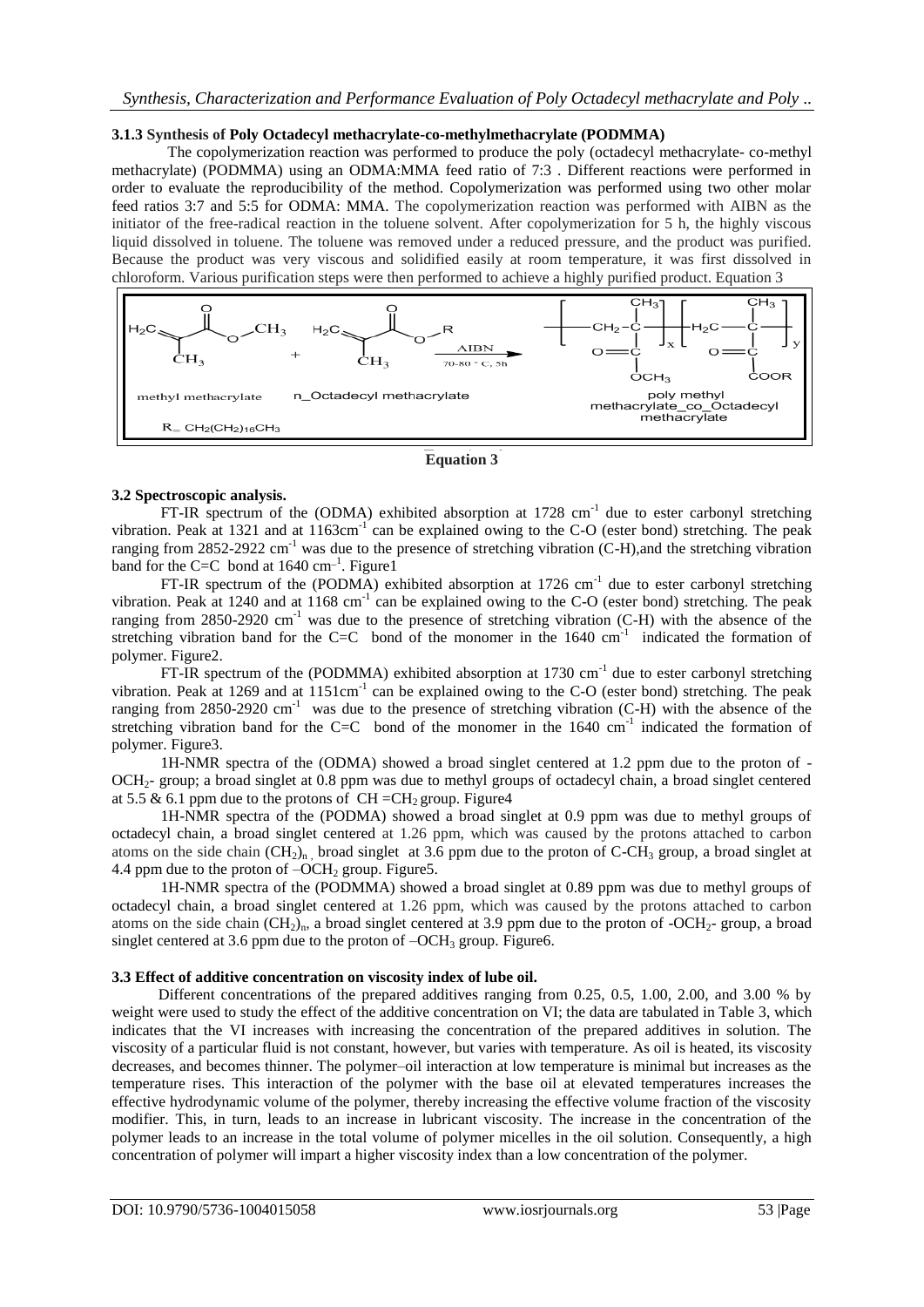#### **3.4 Effect of additive concentration on the pour point of lube oil.**

Different concentrations of prepared additives  $(P_1P_4)$  ranging from (0.25 to 3.00 %) by weight were tested as pour point depressants and experimental data are tabulated in Table 3, which indicates that the prepared compounds are efficient as pour point depressants and the efficiency increases by decreasing the concentration of the prepared additives. This is explained by that solvation power of any solvent decreases with decreasing temperature and vice versa. This reduction in salvation power becomes more obvious when the molecular weight of the solute and its concentration increases.



**IV. Figures And Tables**

**Fig. 1.** FTIR spectra for octadecyl methacrylate (ODMA).



**Fig. 2**. FTIR spectra (PODMA) polymer.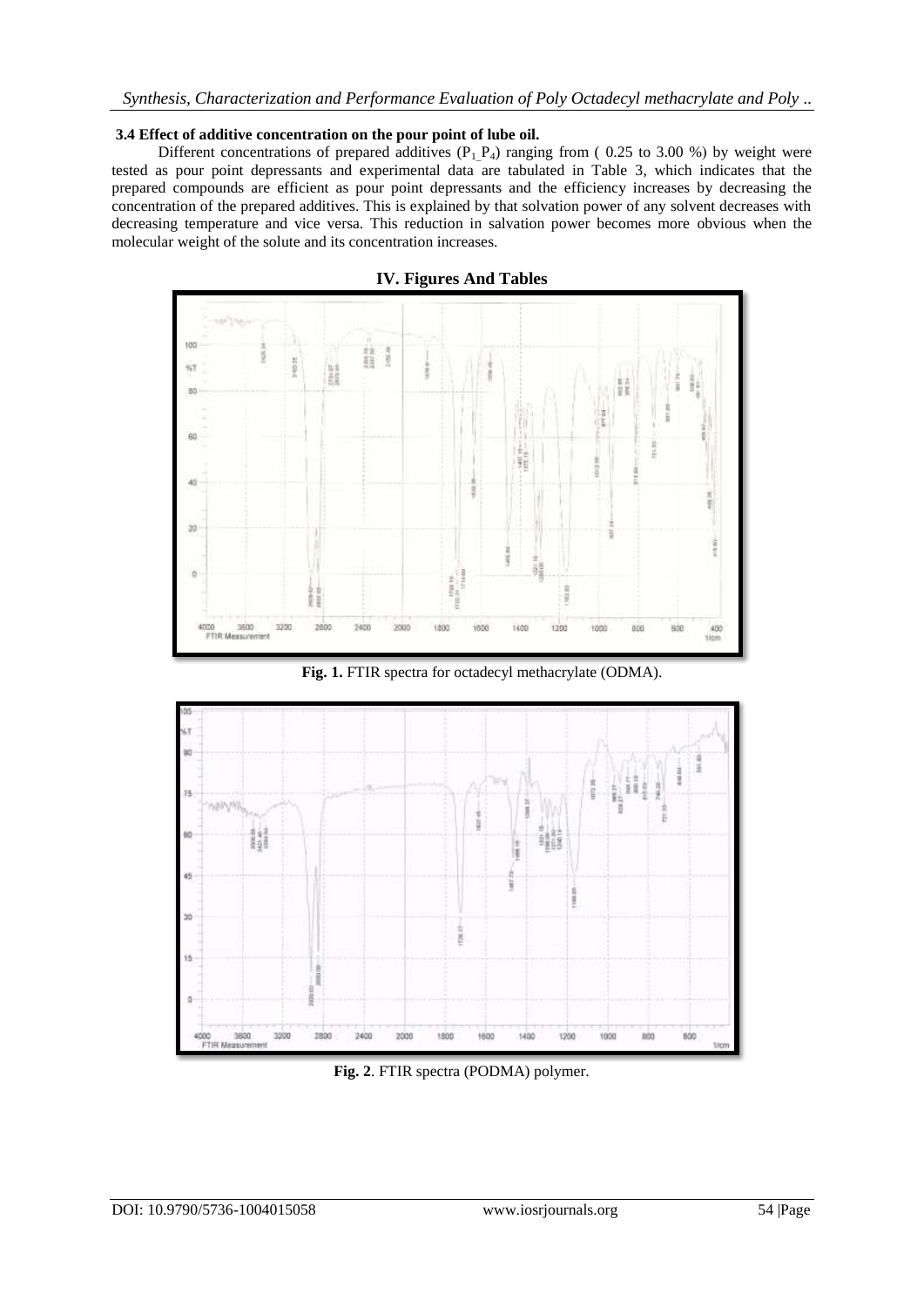

**Fig. 3.** FTIR spectra (PODMMA) polymer.



Fig.4 H<sup>-1</sup> NMR spectrum for octadecyl methacrylate monomer (ODMA)



**Fig.5.**  $H^{-1}$  NMR spectrum for (PODMA) Polymer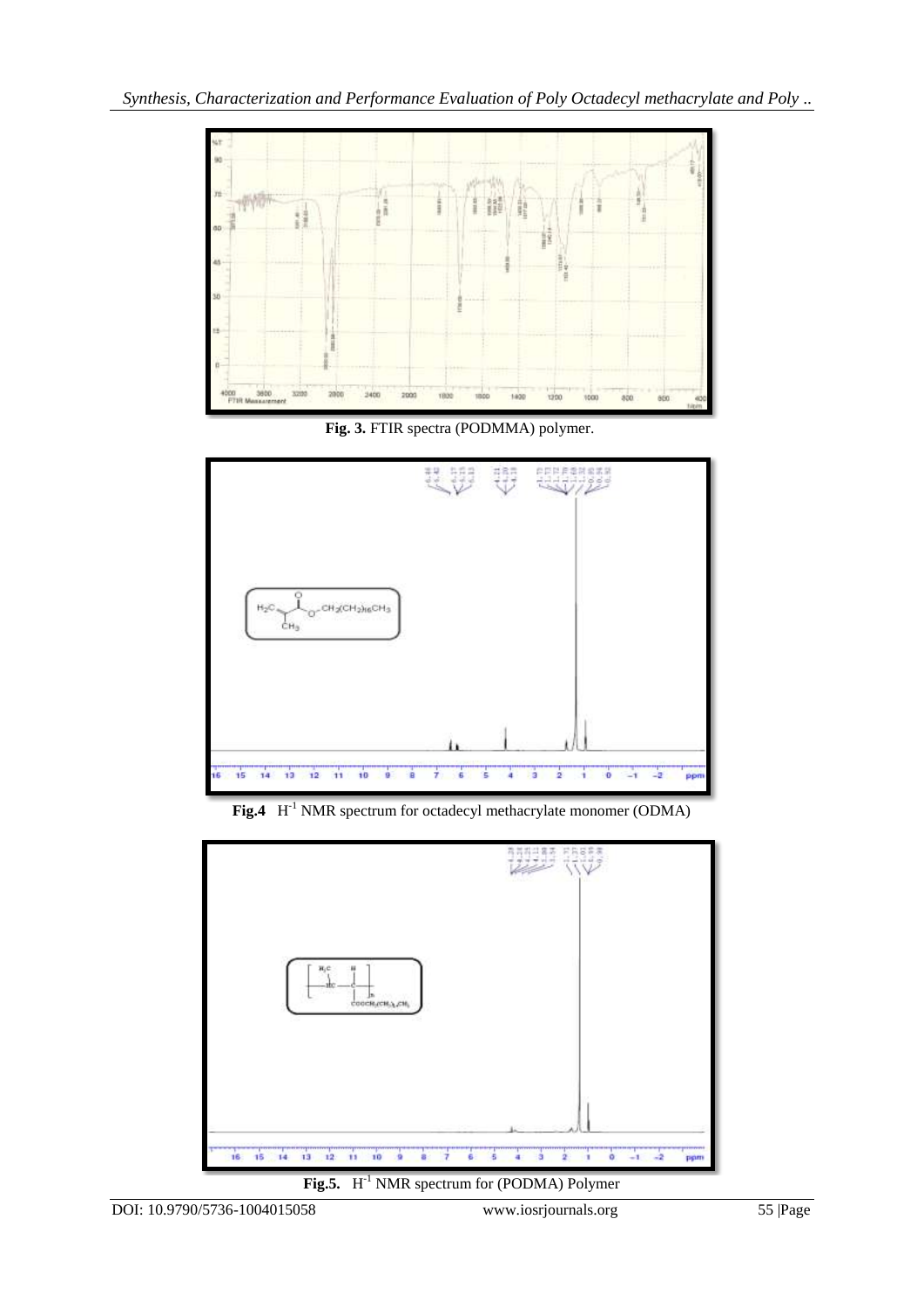*Synthesis, Characterization and Performance Evaluation of Poly Octadecyl methacrylate and Poly ..*



**Fig.6.** H<sup>-1</sup> NMR spectrum for (PODMMA) Polymer

| No. | <b>Specification</b>                                                | <b>Value</b> | <b>Standard Test Method</b> |
|-----|---------------------------------------------------------------------|--------------|-----------------------------|
| 1.  | Kinematic viscosity<br>at 40 $\degree$ C, cSt (mm <sup>2</sup> /s)  | 70.34        | ASTM-D445                   |
| 2.  | Kinematic viscosity<br>at 100 $\degree$ C, cSt (mm <sup>2</sup> /s) | 8.86         | ASTM-D445                   |
| 3.  | Viscosity index                                                     | 98           | <b>ASTM D-2270</b>          |
| 4.  | Specific gravity at 60/60°F                                         | 0.884        | ASTM D-4052                 |
| 5.  | Pour point, $C^{\circ}$                                             | -6           | <b>ASTM D-97</b>            |
| 6.  | Flash Point, C°                                                     | 246          | ASTM D-92                   |
| 7.  | Color                                                               | 3.5          | <b>ASTM D-1500</b>          |

 **Table1.** Properties of base lubricating oil 60 stock

 **Table 2** Molar Weight Data and the Average Yield of the Copolymers

| <b>Composition</b> | Molar weight |        | <b>PDI</b>  | <b>Yield</b>  |  |
|--------------------|--------------|--------|-------------|---------------|--|
|                    | <b>Mw</b>    | Mn     | $(M_w/M_n)$ | $\frac{0}{0}$ |  |
| 10.0               | 11,655       | 14,732 | 1.264       | 92            |  |
| 7:3                | 106,446      | 47.921 | 2.221       | 85            |  |
| 5:5                | 75,000       | 37,000 | 2.00        | 80            |  |
| 3.7                | 48.811       | 23.956 | 2.038       | 93            |  |
|                    | (ODMA : MMA) |        |             |               |  |

**Table 3** Viscosity index and pour point of lube oil treated with the prepared polymers

| <b>Polymers</b> | <b>Viscosity Index (VI)</b> |       |       |       | Pour Point $(C^{\circ})$ |       |       |       |       |       |
|-----------------|-----------------------------|-------|-------|-------|--------------------------|-------|-------|-------|-------|-------|
| code            | 0.25%                       | 0.5%  | 1.00% | 2.00% | 3.00%                    | 0.25% | 0.5%  | 1.00% | 2.00% | 3.00% |
| $P_1$           | 100                         | 102.4 | 106   | .14   | 124                      | $-9$  | -9    | -6    | -6    | -6    |
| P <sub>2</sub>  | 102.2                       | 104.3 | 110   | 130   | 136.4                    | $-12$ | $-9$  | $-9$  | -6    | -6    |
| P3              | 102.2                       | 102.9 | 105.3 | 14    | 16                       | $-12$ | $-9$  | $-9$  | -6    | -6    |
| $P_4$           | 106                         | 12.4  | 13.8  | 130   | 134.2                    | $-12$ | $-12$ | $-21$ | $-9$  | -6    |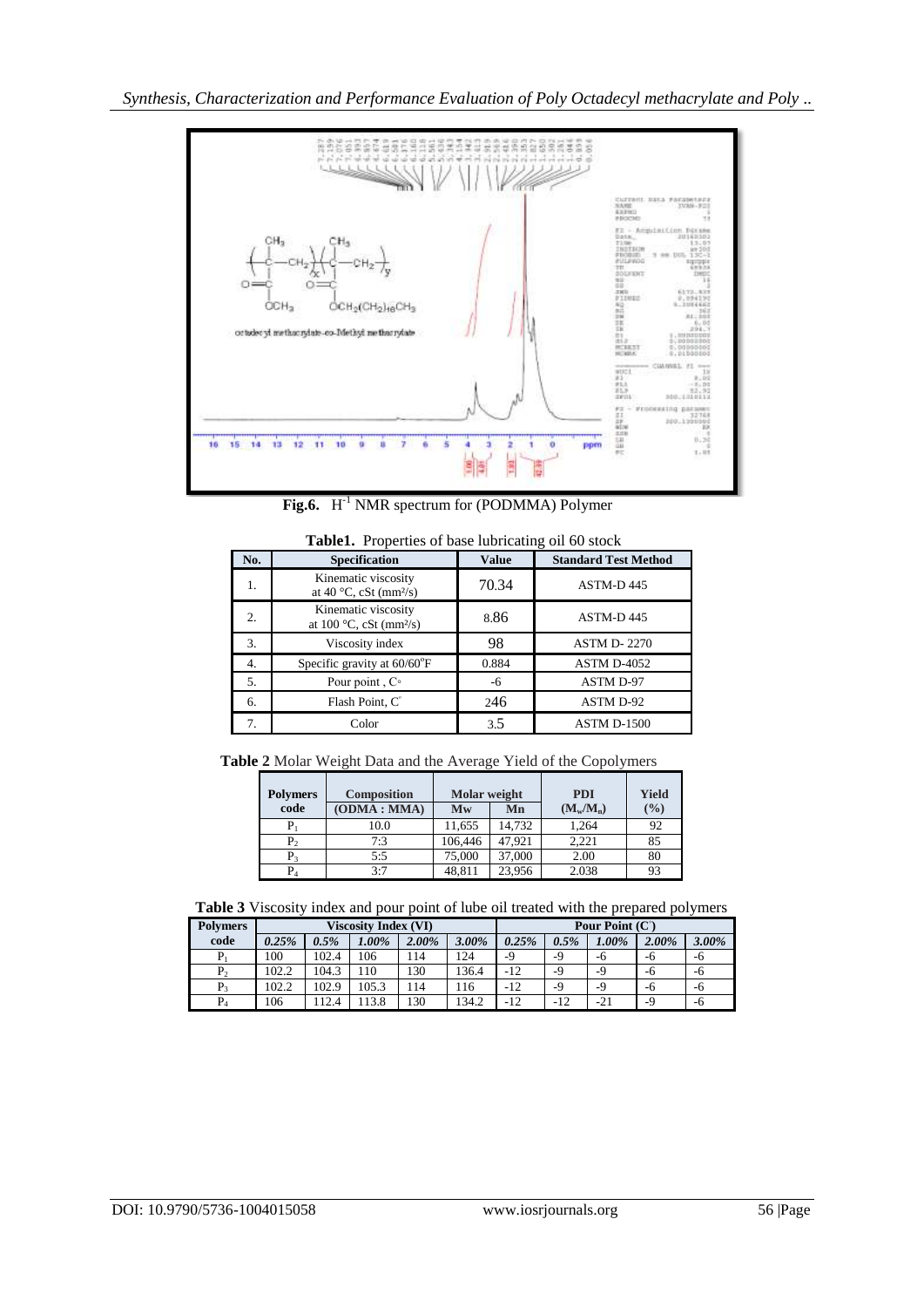

**Fig.5.** Dependence of Viscosity Index on the concentration of additives in base oil.



**Fig.6**. Dependence of our point on the concentration of additives in base oil.

## **V. Conclusion**

- 1. Polymers were synthesized and elucidated by using FTIR, 1H-NMR and GPC.
- 2. The prepared polymers were evaluated as lubricating oil additives (pour point depressants and viscosity index improvers).
- 3. It was found that the viscosity index of lube oil increase by increasing the concentration of polymer.
- 4. It was found that the prepared polymers are efficient as pour point depressants and the efficiency increases by decreasing the concentration of the prepared additives, but the polymer  $P_4$  with 1.00%w concetration show high value.

## **References**

- [1] Serrano, D. P.; Aguado, J.; Escola, J. M.; Garagorri, E. Performance of a continuous screw kiln reactor for the thermal and catalytic conversion of polyethylene-lubricating oil base mixtures. *Applied Catalysis B: Environmental, 44,* 2003, p. 95-105.
- [2] Shishkin, Y.L. A new quick method of determining the group hydrocarbon composition of crude oils and oil heavy residues based on their oxidative distillation (cracking) as monitored by differential scanning calorimetry and thermogravimetry. *Thermochimica Acta, v. 440*, 2006, p. 156-165.
- [3] Soldi, R. A.; Oliveira, A. R. S.; Barbosa, R. V.; Ce´sar-Oliveira and M. A. F. *Eur Polym J, 43,* 2007, 3671.
- [4] Pranab Ghosh, Tapan Das, Gobinda Karmakar, Moumita Das. Evaluation of acrylate-sunflower oil copolymer as viscosity index improvers for lube oils, *J. Chem. Pharm. Res., 3(3),* 2011, *547-556*.
- [5] Kang-Min Jung, Byung-Hee Chun, Sun Hee Park, Chang Hun Lee and Sung Hyun Kim.Synthesis of Methacrylate wCopolymers and Their Effects as Pour Point Depressants for Lubricant Oil. *Journal of Applied Polymer Science, 120*, 2011, 2579–2586.
- [6] Abdel-Azim, A. A. A., Nasser, A. M., Ahmed, N. S., Ka-frawy, A. F. E. I., Kamal and R. S. *, Petroleum Science and Technology 27,* 2009, 20.
- [7] Rabab M. Nasser, Nehal S. Ahmed ,Amal M. Nassar,Terpolymers for modifying the performance properties of engine oil, *Applied Petrochemical Research, 5,* 2015, 61–69.
- [8] N. S. Ahmed, A. M. Nassar, R. M. Nasser, A. F. Khattab, and A.-A. A. Abdel-AzimSynthesis and Evaluation of Some Polymeric Compounds as Pour Point Depressants and Viscosity Index Improvers for Lube Oil, *Petroleum Science and Technology, 26,* 2008,1390–1402.